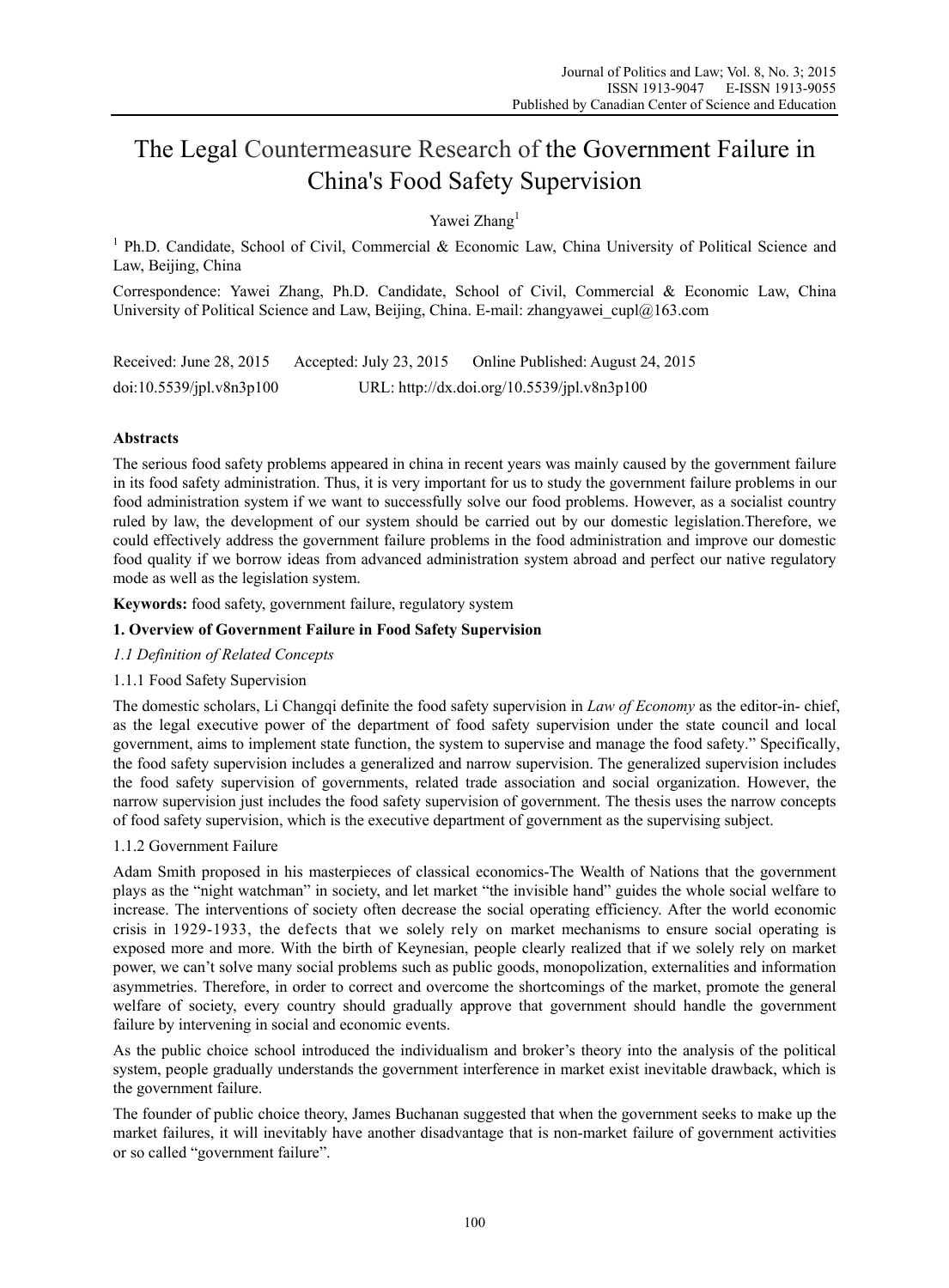## *1.2 The Current Situation of Government Failure in Food Safety Supervision in China*

From the frequent national events of food safety, we can easily found the government failure in food safety supervision is comparatively serious. China has continued to increase the executive investment for strengthening the food supervision, and actively perfect relevant laws and regulations, but still not easy to be able to avoid major national food safety events. Behind the major food safety events such as "clenbuterol", "melamine" milk", "poison capsule" and "waste oil" with great influences, it always exist the failure of government supervision, the dislocation of supervision and repeat supervision. Especially in many cases of food safety, some government supervisory organs and its supervisors as the unique superintendent of food safety, not only can't immediately found the food hazard which exist extensively in market, but also conceal the truth after the incidents and help the enterprises which counterfeited products to escape legal sanction. Although the central government food safety supervision invests a large number of sources, the regional organs sometimes offer low-quality supervision and intensify the government failure in china good safety supervision activities.

#### **2. The Specific Reasons for Government Failure in Food Safety Supervision**

#### *2.1 Two Specific Reasons for China's Food Safety Supervision of Government Failure*

The special quality of food safety supervision is public service which determines the necessity of government involvement. However, in such a long time, the core of legislation and supervisory system in china's food supervision often points those illegal food producers and sellers, which ignore the supervision and encouragement of food safety superintendent itself. Due to the imperfection of related laws and regulations of china's food safety and the defects of regulatory system, under great investments of supervisory resources, it still repeatedly happen major food safety incidents in recent years. It shows the government failure in food safety supervision. And the main reasons might explain the phenomenon as the following aspects.

## 2.1.1 The Legal Monopoly of Custodial Right

According to the relevant regulations of Food Safety Law and the decision of State Council on further strengthening food safety*,* the food safety supervision is almost completely monopolized by the government administration. And such "Legal monopoly" supervision model very easily causes government failure in food safety supervision as following two aspects.

Specifically, first of all, in China's food safety supervision field, government agencies are the main provider of legal food safety supervision. And child-custody lacks the efficient supervision from social aspects. Due to the monopoly of china's government agencies on food safety supervision services, under the condition that lack reference substance, the social public at weak position and news media not only can't give judgment on the efficiency of current food safety supervision resources and application of funds, but also can't find and propose the problems which exist in supervision organizations, and supervise it.

Thus, under such circumstance that lacks supervision, we based on "rational agent" theory. On the one hand, based on the government's own interests, government very easily ignore that food safety supervision need massive funds and human input, rarely provide supervision public services with obvious economic returns and investment resources into other items with quicker returns. On the other hand, in order to avoid mistakes, the government superintendent of food safety can ignore the efficiency of supervision activities and deliberately complicate the decision-making process. Once they made some mistake, as long as in accordance with process, individual doesn't need to shoulder the responsibility. The lack of supervision is caused by the monopoly of supervisory power which will directly decrease the efficiency of supervision activities and cause the supervision failure.

In addition, due to the development of increased food production enterprises' professional skills, we undertake efficient food safety supervision which need advanced supervision technologies and human costs. Due to nonexistence of the competition for custodial right, china's food safety supervision agencies generally lack the motivation to develop. And maintaining the state quo becomes their priority. However, due to the fierce competition in china's food market, the food production enterprises as the supervised party generally continue to improve its production technologies and illegal means. Therefore, the monopoly of supervisory power will lead to supervision can't inspect the illegal acts of enterprises because of backward technology and can't immediately prevent the conditions of its illegal activities. For instance, "the industrial gelatin-toxic capsule" occurred in recent days. Due to the standstill of official supervision technologies and index update, the quality supervision departments don't test the massive toxic capsule and found serious problems until the counterfeiting was exposed by news media. After subsequent investigation of part of news media, they found that a lot of manufacturing enterprises of gelatin and capsules fro medicines are used to such counterfeiting means. Under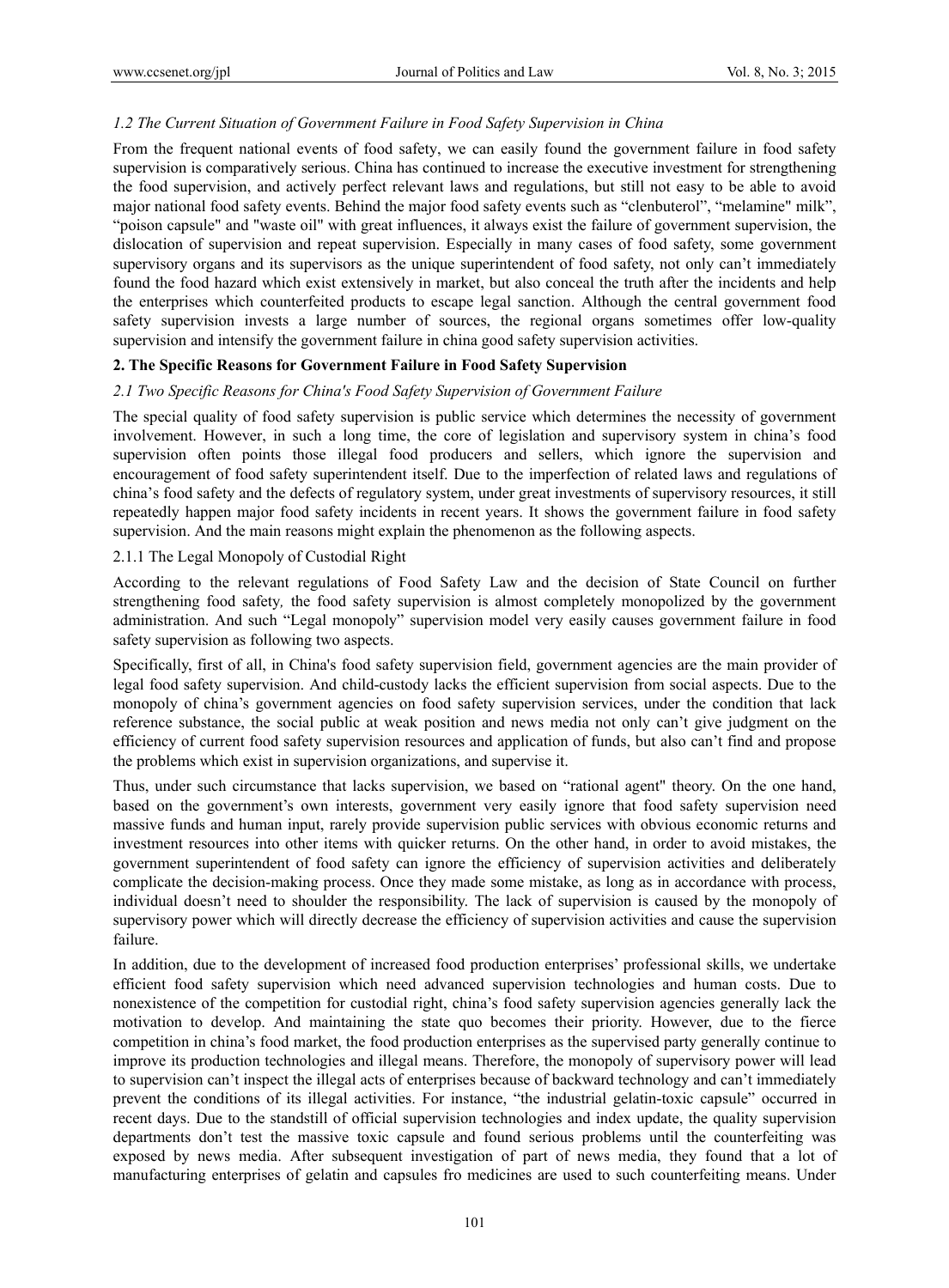such situation, the superintendent of china's government can't grasp the detecting techniques of industrial gelatin at all. Even in the list of non-food substances and abusable food additive which would be illegally added in food issued by the Ministry of Health which doesn't include the detecting techniques of industrial gelatin. It fully reflects the backward of the detecting techniques and index of china's food and drug agencies. And the backward of such techniques determine the supervision agencies can't efficiently finish relevant supervision mission.

Therefore, under the circumstance of legal monopoly, because the superintendent of china's government lack of social supervision and the thrill of competition, they can't provide efficient supervision services when consume massive manpower and material resources. And such monopoly cause the standstill and absence of food safety agencies' supervision.

## 2.1.2 The Supervisory Power Causes Information Asymmetry

The achievement that the superintendent supervises market is greatly determined by how well the superintendent understands the relevant information, which is no exception in the activities of food safety supervision. However, when the governments supervision agencies as the only superintendent, it will possibly cause information asymmetry in the following aspects and finally decrease the efficiency of supervision.

First of all, for government regulators and food production enterprises, due to the various kind of products in food industry, different kinds of production technologies and modes, the broad range of knowledge, the government's supervision agencies need massive and precise information and personnel who specialize in various techniques for assisting supervision. And governments will cost huge expense to pay for this. Because the governments are constrained by supervision resources and supervision costs, they can't have the fund and talent foundation to match various kinds of the supervised. Therefore, if we only rely on the governments to supervise the food industry, it will generate relatively information asymmetry that the superintendent relative to the supervised enterprises. However, while state power agencies undertaking a series of clear supervision modes and the legislation and policy-making activities of illegal results, because it can't obtain accurate and enough information to support, it will make relevant laws and regulations with blindness and hysteretic nature even cause low efficiency of supervision activities.

In addition, due to governments' monopoly of custodial right, it will cause the information asymmetry of food safety between superintendent and consumers. Some countries introduce industry associations and consumer protection organizations, jointly become the food safety supervision agencies and share the information of food safety supervision. On contrast, the supervision agencies of china's governments at all levels as the unique superintendent at actual supervision, it almost monopolizes all information of food safety. Therefore, food production enterprises naturally conceal its food quality information and the channels for providing food safety information are not smooth. Under such condition, ordinary consumers can't obtain reliable information of food safety.

In summary, due to the existence of the statutory monopoly of food safety supervision mode, there exist unavoidable information asymmetry between the superintendent of china's government and enterprises, internal agencies and consumer's enterprise. And such information asymmetry will affect the accuracy of the legislation of food safety supervision and policy-making activities. On the other hand, because the consumers can't obtain effective information of food safety, it will lead to the consumers can't get the protection, and finally lead the inference of governments at the market deviate the intended target and generate the supervision failure.

## *2.2 The Accountability of Superintendent and Incenting Lack of Mechanism*

According to public choice theory, in the field of food safety supervision, government regulators also have a "broker" of the property and also have the trend of abusing power. And it possibly supervise from the view of own maximum interests. As Montesquieu said, "All the people with e the power will easily to abuse power, which as an unchangeable experiences. The people with power won't stop abusing, until reach the limit." Once we lack efficient power supervision and job motivation for them in system design, superintendent will possibly fail to comply with his duty of supervision, and actively "rent" his power of supervision. Or they will be passively "captured" by the food enterprise under his supervision, become benefit union, support and protect the illegal acts of enterprises in the dark. Rent-seeking behavior which caused by absence of supervision and incentives, not only seriously damage the fair competition environment between market and enterprises and intensify the deformity of resource allocation, but also lead the supervision goal of governments deviate from the social interests and greatly decrease the supervision efficiency of the governments in food safety. The final consequence is the great absence of governments in food safety supervision, which lead to the government failure. Therefore, china's legislation implements re-supervision and make system design, in which the absence will easily cause the absence and low efficiency of supervision activities. Then, it will lead to the government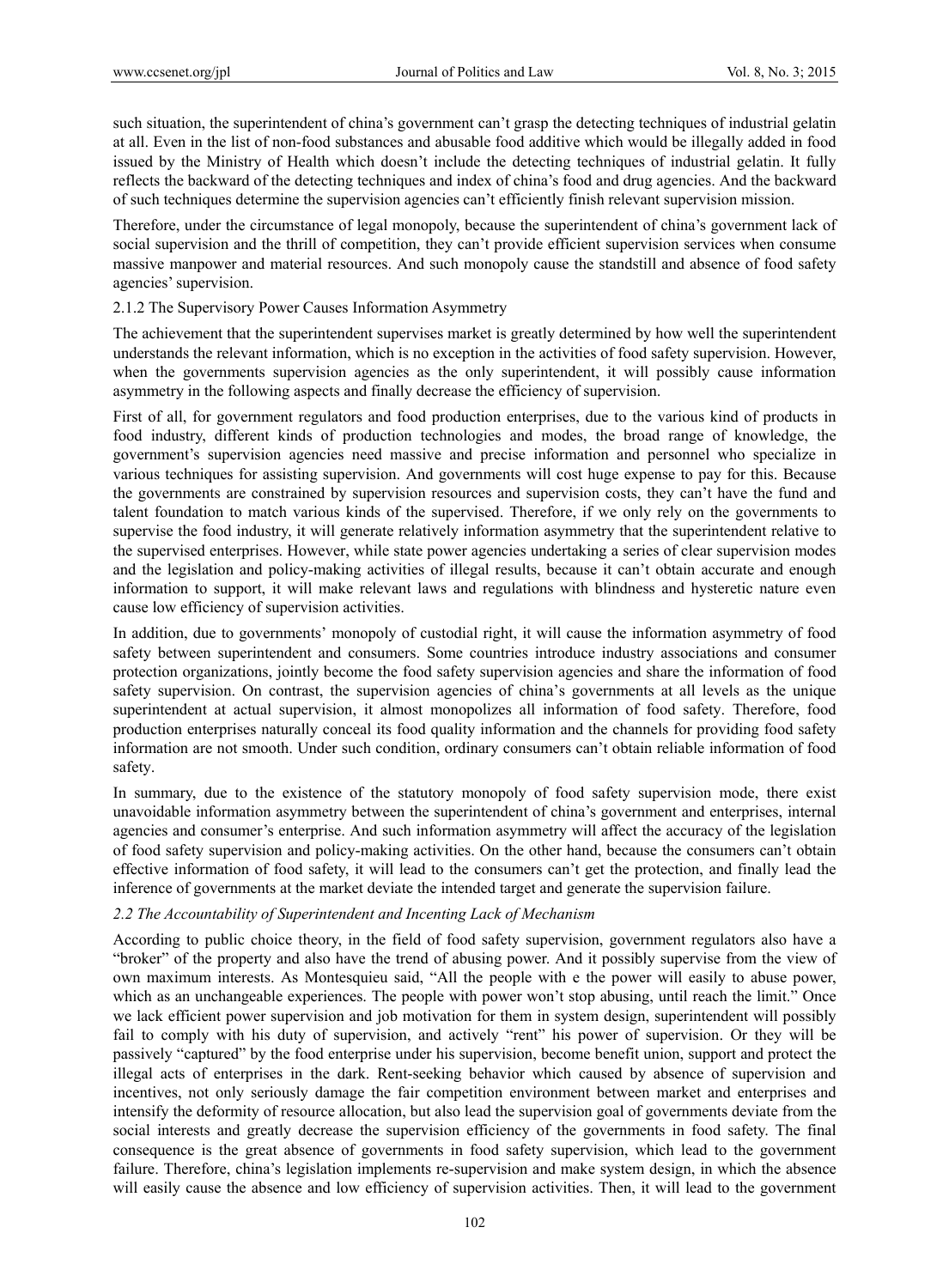failure.

#### **3. The Legal Countermeasures for China Overcoming Government Failure in Food Safety Supervision**

# *3.1 Establishing the "Variety Supervision Based" Multi-Sectors Horizontal Supervision Model*

Currently, there are two major supervision models for all countries supervising the food safety: the first one is centralized supervision model. It means there will exist a relatively centralized department to co-ordinate the entire supervision system which is adopted by Britain and Canada. And another typical supervision model is multi-sectors supervision model. It means the food safety supervision is implemented by multi-sectors. And each sector performs different duties. China and the United States implement such supervision model. Reviewing china's supervision system, years' supervision experiences shows that the current segmented supervision model in china exist a lot of problems, such as low supervision efficiency, the work with unfair division, and subject to liability is unclear. It directly cause there are massive government failure in china's food safety supervision field.

As for the changes in food safety supervision mode, some domestic scholars tend to establish a centralized supervision model. It will centralized the supervisory power on a few sectors to solve the current problem that china's the supervisory right is not clear among china's multi-sectors. However, due to china's large territory, a large number of food varieties and manufacturing enterprises. Now, it's very difficult to establish an independent food safety supervision departments to regular all supervisory right and work of food safety. And "in order to make the innovation of mechanism could better integrate into society, when designing supervisory agencies, we should prefer to seek deign in current administrative framework and form of organization. It's not proper to create organizational pattern which is greatly different from the form of organization of current administration system. And make it can be successfully operate. In other words, supervisory agencies have innumerable links with administrative department and should plane on the premise that maintaining the integrity of organizational form of administrative system. Therefore, perfecting the food council system which establishing in china's food safety law, strengthening the coordination function of food safety council, can promote the china's supervisory model form "segmented supervision based, variety supervision supplemented" to "segmented supervision supplemented, variety supervision based". The transition of multi-sectors mechanism is a stable and practical improved model.

Specifically, in order to form such mechanism, the legislation could consider make such adjustment in the following aspects.

First of all, establishing the segmented supervision system with supervision based. Due to technologies an information resources are relatively concentrated, china's multi-sectors segmented supervision model can relatively finish the single segmented food safety supervision better. However, due to china's food varieties cover a wide range, the production process of food usually centralized the complicated process and different raw material products. It lead to the legislators is very difficult to design a segmented model which suit for most of food varieties. As for food, the mistake of a process will affect the quality of the whole product. Therefore, we unscientifically segmented the food supervision will directly lead to the overlapping functions of massive departments and supervisory gap in actual operation. It greatly leads to waste the supervisory resources of governments and decrease the supervision efficiency.

In addition, the current food safety council system is the system innovation for china solving the defects of segmented supervision. However, in order to solve china's current food safety supervision problems, we need to establish a coordination department with authority which superior to current the supervisory department of state council to coordinate the supervisory contradiction among different ministries and clear its duty of supervision. According to the regulations of current food safety law, food safety council only posits in top deliberation and coordination agencies. According to the second items of the article IV of *food safety law,* it ruled that "health administrative departments of state council shoulder the general coordination functions of food safety, and is responsible for evaluating the risk of food safety, the formulation of food safety standards, the disclosure of food safety information, the quality indentified conditions of food test institution and formulation of inspection specification, organize to inspect the major incidents of food safety. It is the coordination function of food safety supervision that the health administrative department actually implements among ministries. On the one hand, the food safety council doesn't have the actual power for supervising superintendent. On the other hand, the health administrative as the agency has same level with our supervisory ministry is very difficult to supervise other ministries. After the establishment of food safety council, there occurred several food safety incidents with great influence, such as waste oil, stained bread, a drop of fragrant, poisonous cowpea. From above incidents, we can see that the operation of the mechanism don't work well. Therefore, in order to solve the ambiguity of power and duties, inefficient coordination of china's current food safety supervisory department. The law should give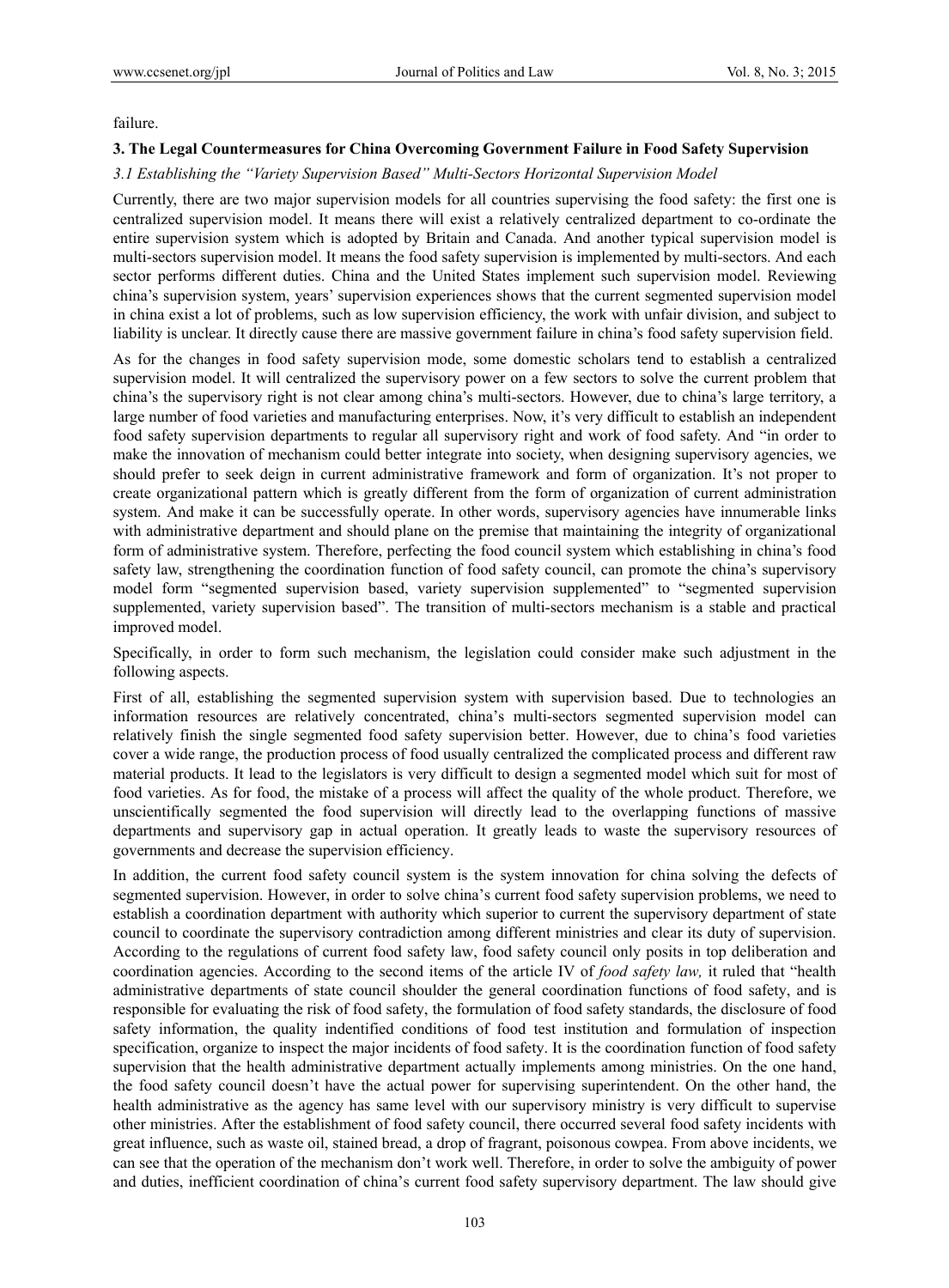the food safety council more functions to let it shoulder the deliberation and coordination of supervisory department. It can formulate the supervisory power which is more authorial and actual for current supervisory department and strengthen the efficiency of food safety supervision.

China has intensified food safety supervision in the country's catering service sector, an official of China's food and drug safety watchdog said. Food safety authorities will hold discussions with people in charge of restaurants known to have serious food safety risks, Bian Zhenjiang, deputy head of the State Food and Drug Administration (SFDA), said at the launching ceremony of a national food safety promotion campaign on Monday. The authorities will also inspect restaurants blacklisted for food safety problems more often and reveal relevant information to the public, Bian said the SFDA has issued about 30 regulations to improve food safety and sanitation levels of the catering sector and has selected 1,116 model restaurants for their food safety across the country. Several food safety scandals rattled the nation in 2011, including restaurants serving food cooked with "gutter oil," which recycled oil is made from kitchen waste dredged from gutters behind restaurants. In March, chiefs of McDonald's China were "invited" for a talk by the SFDA and were urged to apologize to consumers after a leading TV station exposed one branch of the fast-food chain selling expired products.

First of all, combining the special property of food industry and the feature of multi-sectors supervision model, china's food safety legislation could consider to scientifically classifying the food varieties by using food safety science, and make the single supervisory department finish the supervision of any kind of food from "field to table". At the same time, strengthening the function of food safety council, and helping it to play a role of specialized coordination and plan among multi-sectors. When china's multi- sectors supervising the same food, such supervision model not only helps to decrease the overlapping functions and supervisory gap, but also decrease the connection problems of multi-sectors segmented supervision because the information among departments can't be smoothly delivered. When occur any food safety problems, it can avoid the situation that each department avoids responsibilities by classifying the food varieties and supervisory responsibilities. It also can motivate the superintendent of governments seriously and efficiently implement its food safety supervision obligations, avoid supervision failure.

# *3.2 Establishing the Relatively Independent Longitudinal Food Safety Supervision Personnel and Financial System*

From china's food safety incidents in recent years, we can see that local protectionism always has a great influence on food safety supervision. in china, although business sector, quality inspection departments, the Food and Drug Inspection and Quarantine Bureau and other food safety supervision department under the guidance of their superiors supervisory authorities in the work, according to the Article V of food safety law states" local People's Government above country-level is responsible for the unified leadership, organization and coordination of the food safety supervision management of administrative areas. " the power of appointment and removal personnel and the number of fiscal appropriation of local food safety supervision agencies are controlled by the local government, it usually cause the local governments intervene the local food safety supervision for protecting local enterprises, even publicly protect the conditions of illegal enterprises. Therefore, it is will necessary to establish the food safety supervision system which is vertical management from the central to local in legal system and make the local accept the vertical leadership from the superior supervisory department, and let the personnel and fiscal of current local food safety supervision department free from the local compilation. So it can get rid of the influence from the local interests, can implement supervision autonomously and are actually responsible for social public interests.

## *3.3 Establishing the Customer Supervision Mechanism*

Since the food safety problem have some special features, the food's defects are always not easy to be perceived and most of the defects of the food would need a long period in order to make fairly harmful result on human bodies. Thus, consumers as the long-term food buyers, the information provided by them would have high value in food safety supervision. However, the tunnel for consumers to provide food safety information is not that fluently in China. On the one hand, although it is sure that the consumers would hope to safeguard their legal rights when they face up the food defects. But in reality, the consumer would have to bear high cost for their right defense. In order to get tiny amount of compensation, consumers would need to pay thousands of yuans as cost of expert testimony and even have to bear long term of contentious procedure. Apart from that, the food producer also have superiority in both knowledge and capital background than common consumers. Therefore, in the circumstances that the food safety supervision lacks certain motivation mechanism and opened right protection channels, it would made the food consumers to swallow insult and humiliation silently when they face up food infringements. However, such defects in the supervision would make the regulators and the society hard